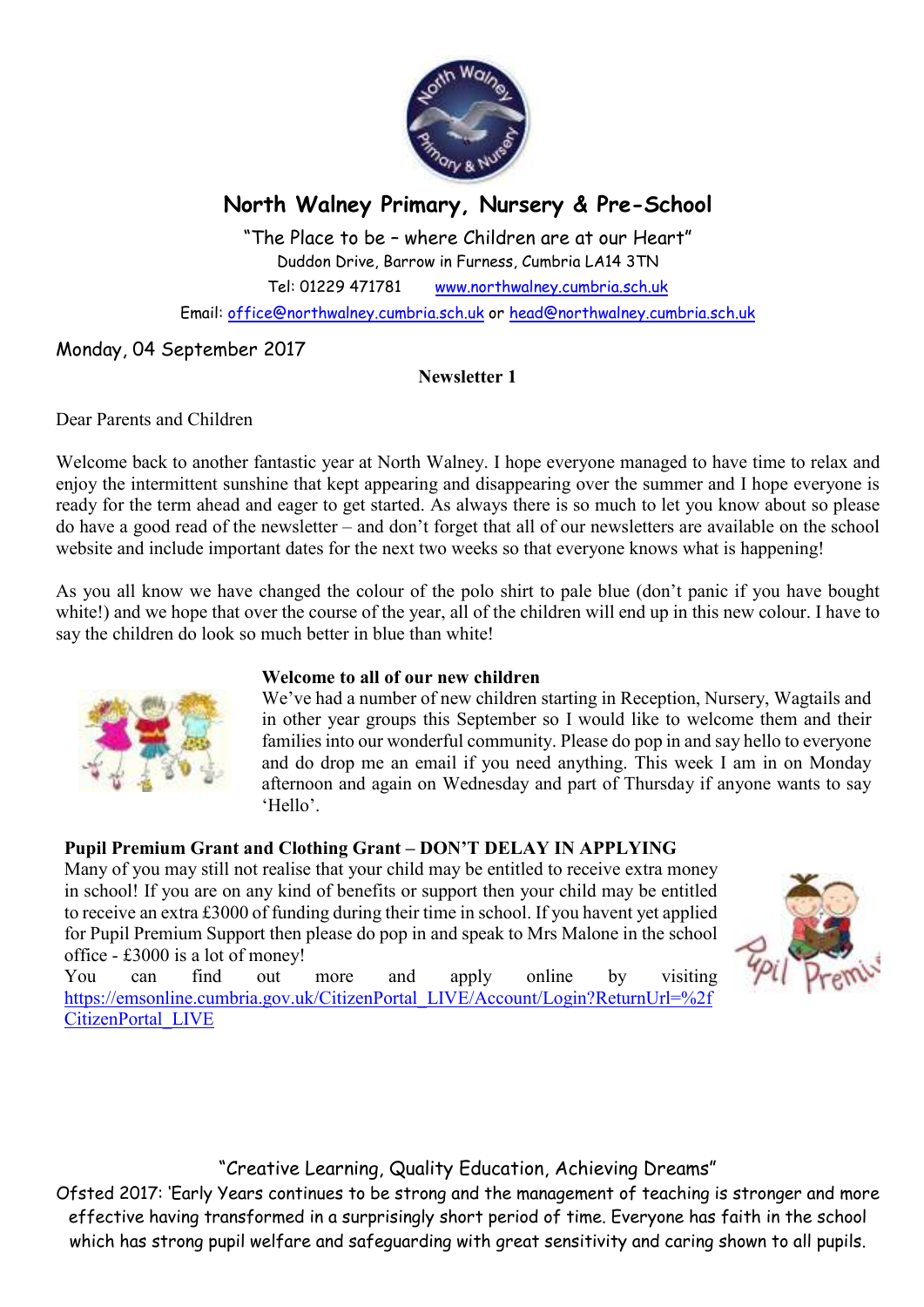#### **Newsletters and Social Media**



Please remember that the Newsletter comes out each Monday (unless I don't get it finished in time) and automatically appears on the school website. You can also get it emailed directly to you which means you definitely get it as we all know that some of our children forget to bring things home from time to time. To sign up for email newsletters then please just pop into the school office and collect a form or email me directly at  $head@northwalney.cumbria.sch.uk$  and let me know who your child is and which class and I will add you to the email list.

We also use text messaging on a regular basis to keep parents up to date, so please make sure we have your mobile number – and if you ever change it then please make sure the school office know as soon as possible.

And don't forget to follow us on Twitter and Facebook where we post as much as we possibly can so that you can see what is happening in school throughout the day. If you fancy leaving us a nice review at any time then please do feel free to do so – thank you for all the lovely reviews we have had so far!

#### **Diary dates:**

A full list of diary dates and club activities will be sent out shortly once we have finalised them as a staff – so keep an eye out and then keep it in a safe place! As always, Mrs Malone will add a weekly diary to each newsletter too so that you can plan your weeks.





#### **Football Club:**

Starts on  $12<sup>th</sup>$  September from 3:30 to 4:30 and is open to Years 1-6. Letters with further details will be sent out this week so that you can sign up for it.

**Karate Club:**  Starts on 21<sup>st</sup> September 2017 and is open to Year 2-Year 6 and runs between 3:15-4:15pm. Again, more information will come out later in the week.





#### **Swimming – Year 5/6:**

Will start on 14<sup>th</sup> September and will be £2.00 a week please to cover all costs. Please make sure your child remembers their own kit on these days as borrowing kit is not a nice thing to have to do!

#### **Reminder about PE and Sports Kit:**

Please can you make sure your child has their PE kit in school each week so they can take a full part in PE and Sport. The teachers will let you know which day PE is on, but it is better to have kit come in on a Monday and go home on a Friday for a quick wash.